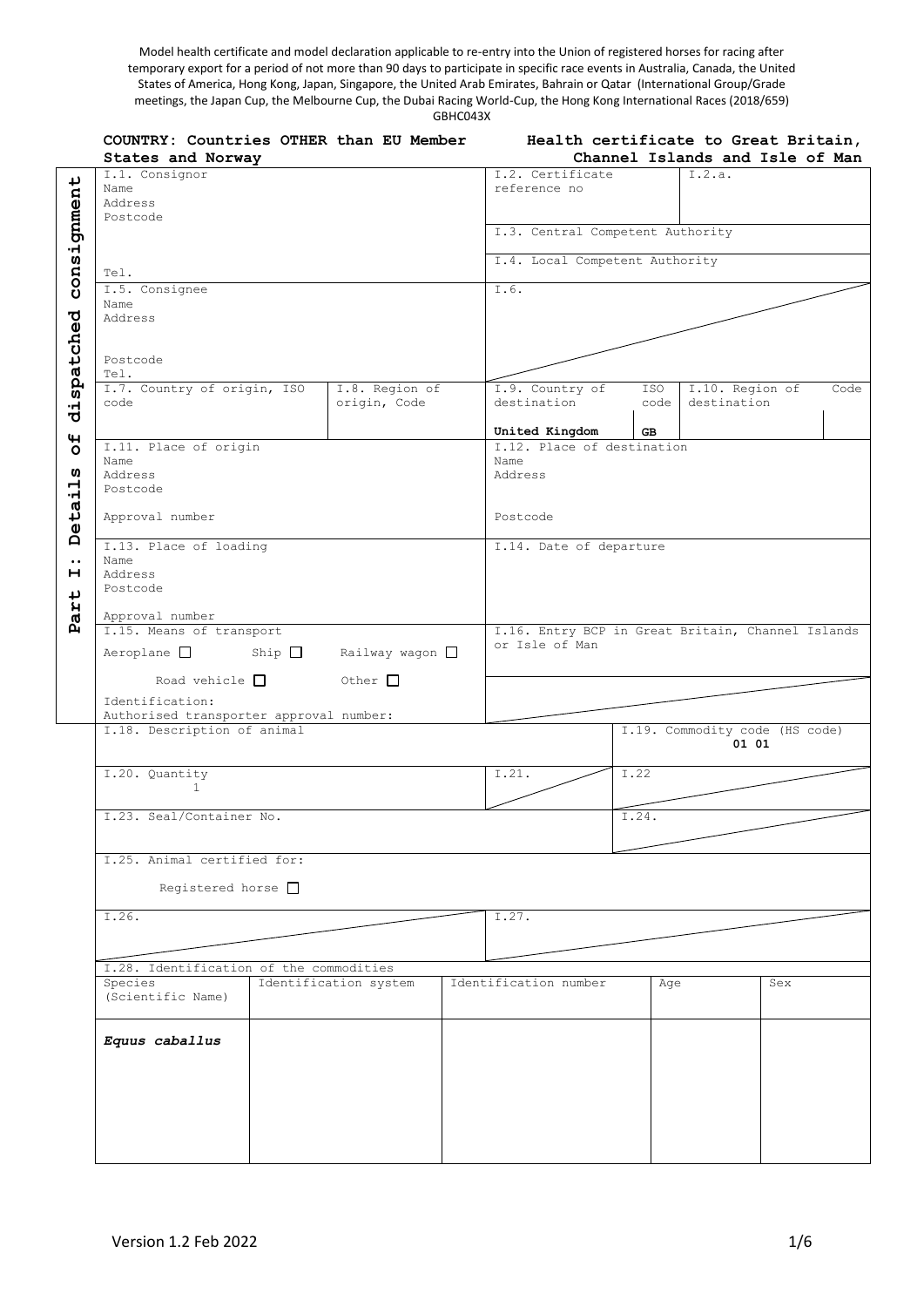### **COUNTRY: Countries OTHER than EU Member States and Norway**

### **Re-entry after temporary export of not more than 90 days**

|                                                                                              |                                                                                                                                                                                                                                                                                                                                                                                                                                             |                                                                                                                                                                                                                                                                                                                                                       | Specific races - Registered horse GBHC043X                                                                                                                                                                                                                                                          |      |  |  |  |  |  |
|----------------------------------------------------------------------------------------------|---------------------------------------------------------------------------------------------------------------------------------------------------------------------------------------------------------------------------------------------------------------------------------------------------------------------------------------------------------------------------------------------------------------------------------------------|-------------------------------------------------------------------------------------------------------------------------------------------------------------------------------------------------------------------------------------------------------------------------------------------------------------------------------------------------------|-----------------------------------------------------------------------------------------------------------------------------------------------------------------------------------------------------------------------------------------------------------------------------------------------------|------|--|--|--|--|--|
|                                                                                              |                                                                                                                                                                                                                                                                                                                                                                                                                                             | II. Health information                                                                                                                                                                                                                                                                                                                                | II.a. Certificate reference                                                                                                                                                                                                                                                                         | II.b |  |  |  |  |  |
|                                                                                              |                                                                                                                                                                                                                                                                                                                                                                                                                                             |                                                                                                                                                                                                                                                                                                                                                       | no                                                                                                                                                                                                                                                                                                  |      |  |  |  |  |  |
| ation                                                                                        |                                                                                                                                                                                                                                                                                                                                                                                                                                             |                                                                                                                                                                                                                                                                                                                                                       |                                                                                                                                                                                                                                                                                                     |      |  |  |  |  |  |
| fic                                                                                          |                                                                                                                                                                                                                                                                                                                                                                                                                                             |                                                                                                                                                                                                                                                                                                                                                       |                                                                                                                                                                                                                                                                                                     |      |  |  |  |  |  |
|                                                                                              | II.                                                                                                                                                                                                                                                                                                                                                                                                                                         | Attestation of animal health and welfare                                                                                                                                                                                                                                                                                                              |                                                                                                                                                                                                                                                                                                     |      |  |  |  |  |  |
| Certi                                                                                        |                                                                                                                                                                                                                                                                                                                                                                                                                                             |                                                                                                                                                                                                                                                                                                                                                       | I, the undersigned official veterinarian, hereby certify, that the animal described in Box I.28.:                                                                                                                                                                                                   |      |  |  |  |  |  |
| $\bullet\bullet$<br>н                                                                        |                                                                                                                                                                                                                                                                                                                                                                                                                                             | is a registered horse as defined in Article 2(c) of Commission Implementing Regulation (EU)<br>2018/659:                                                                                                                                                                                                                                              |                                                                                                                                                                                                                                                                                                     |      |  |  |  |  |  |
| н<br>Η                                                                                       |                                                                                                                                                                                                                                                                                                                                                                                                                                             | was examined today $\binom{1}{1}$ and found free of clinical signs of diseases and of obvious<br>signs of ectoparasite infestation;                                                                                                                                                                                                                   |                                                                                                                                                                                                                                                                                                     |      |  |  |  |  |  |
| ർ<br>д                                                                                       |                                                                                                                                                                                                                                                                                                                                                                                                                                             | is not intended for slaughter under a national programme of infectious or contagious<br>disease eradication:                                                                                                                                                                                                                                          |                                                                                                                                                                                                                                                                                                     |      |  |  |  |  |  |
|                                                                                              |                                                                                                                                                                                                                                                                                                                                                                                                                                             |                                                                                                                                                                                                                                                                                                                                                       | meets the requirements attested in points II.1. to II.3. of this certificate;                                                                                                                                                                                                                       |      |  |  |  |  |  |
|                                                                                              | $\overline{\phantom{a}}$                                                                                                                                                                                                                                                                                                                                                                                                                    | representative of the owner.                                                                                                                                                                                                                                                                                                                          | is accompanied by the written declaration, signed by the owner of the horse, or the                                                                                                                                                                                                                 |      |  |  |  |  |  |
|                                                                                              | II.1.                                                                                                                                                                                                                                                                                                                                                                                                                                       |                                                                                                                                                                                                                                                                                                                                                       | Attestation on third country or part of the territory of third country and holding of dispatch                                                                                                                                                                                                      |      |  |  |  |  |  |
| of the territory of a country), a country or part of the territory of a country which on the |                                                                                                                                                                                                                                                                                                                                                                                                                                             |                                                                                                                                                                                                                                                                                                                                                       |                                                                                                                                                                                                                                                                                                     |      |  |  |  |  |  |
|                                                                                              |                                                                                                                                                                                                                                                                                                                                                                                                                                             | II.1.2. in the country of dispatch the following diseases are compulsorily notifiable: African horse<br>sickness, dourine (Trypanosoma equiperdum), glanders (Burkholderia mallel), equine<br>encephalomyelitis (of all types including Venezuelan equine encephalomyelitis), equine<br>infectious anaemia, vesicular stomatitis, rabies and anthrax; |                                                                                                                                                                                                                                                                                                     |      |  |  |  |  |  |
|                                                                                              |                                                                                                                                                                                                                                                                                                                                                                                                                                             |                                                                                                                                                                                                                                                                                                                                                       | II.1.3. the animal is dispatched from a country or part of the territory of a country:                                                                                                                                                                                                              |      |  |  |  |  |  |
|                                                                                              | a) which is considered free from African horse sickness in accordance with Directive 2009/156/EC<br>and in which there has been no clinical, serological (in unvaccinated equidae) or<br>epidemiological evidence of African horse sickness during the period of 2 years prior to the<br>date of dispatch and in which there have been no vaccinations against the disease during the<br>period of 12 months prior to the date of dispatch; |                                                                                                                                                                                                                                                                                                                                                       |                                                                                                                                                                                                                                                                                                     |      |  |  |  |  |  |
|                                                                                              |                                                                                                                                                                                                                                                                                                                                                                                                                                             | prior to the date of dispatch;                                                                                                                                                                                                                                                                                                                        | b) in which Venezuelan equine encephalomyelitis has not occurred during the period of 2 years                                                                                                                                                                                                       |      |  |  |  |  |  |
|                                                                                              |                                                                                                                                                                                                                                                                                                                                                                                                                                             | c) in which dourine has not occurred during the period of 6 months prior to the date of dispatch;                                                                                                                                                                                                                                                     |                                                                                                                                                                                                                                                                                                     |      |  |  |  |  |  |
|                                                                                              |                                                                                                                                                                                                                                                                                                                                                                                                                                             | dispatch;                                                                                                                                                                                                                                                                                                                                             | d) in which glanders has not occurred during the period of 6 months prior to the date of                                                                                                                                                                                                            |      |  |  |  |  |  |
|                                                                                              |                                                                                                                                                                                                                                                                                                                                                                                                                                             | II.1.4.7. and which last for:                                                                                                                                                                                                                                                                                                                         | II.1.4. the animal does not come from a holding, and to the best of my knowledge for the time periods<br>referred to in points II.1.4.1. to II.1.4.7. was not in contact with animals from holdings,<br>which were subject to prohibition orders for the reasons referred to in points II.1.4.1. to |      |  |  |  |  |  |
|                                                                                              |                                                                                                                                                                                                                                                                                                                                                                                                                                             |                                                                                                                                                                                                                                                                                                                                                       | $\binom{3}{1}$ [II. 1.4.1. in the case of equidae suspected of having contracted dourine,                                                                                                                                                                                                           |      |  |  |  |  |  |
|                                                                                              |                                                                                                                                                                                                                                                                                                                                                                                                                                             | $(4)$ either<br>equiperdum; ]                                                                                                                                                                                                                                                                                                                         | [6 months beginning on the date of the last actual or possible contact with an<br>animal suspected of having contracted dourine or infected with Trypanosoma                                                                                                                                        |      |  |  |  |  |  |
|                                                                                              |                                                                                                                                                                                                                                                                                                                                                                                                                                             | $(4)$ and/or<br>$(4)$ and/or                                                                                                                                                                                                                                                                                                                          | [in the case of a stallion, until the animal is castrated;]<br>[30 days following the date of completion of the cleansing and disinfection of<br>the premises after all animals of susceptible species have been slaughtered; []                                                                    |      |  |  |  |  |  |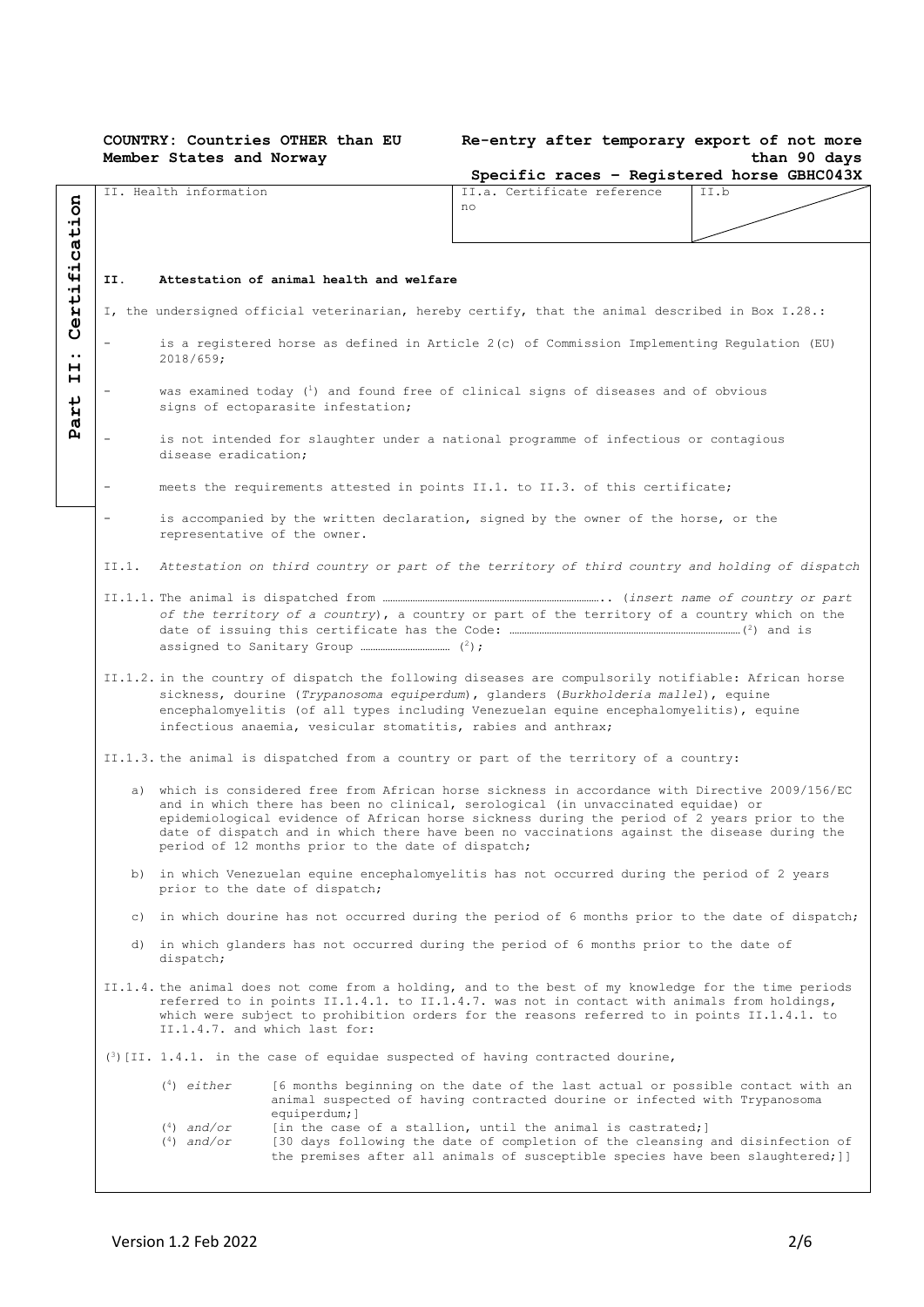#### **COUNTRY: Countries OTHER than EU Member States and Norway**

### **Re-entry after temporary export of not more than 90 days**

|           |                                                                                                  | Specific races - Registered horse GBHC043X                                                                                                                                                                                                                                                                                              |      |
|-----------|--------------------------------------------------------------------------------------------------|-----------------------------------------------------------------------------------------------------------------------------------------------------------------------------------------------------------------------------------------------------------------------------------------------------------------------------------------|------|
|           | II. Health information                                                                           | II.a. Certificate reference<br>no                                                                                                                                                                                                                                                                                                       | II.b |
|           |                                                                                                  |                                                                                                                                                                                                                                                                                                                                         |      |
|           |                                                                                                  |                                                                                                                                                                                                                                                                                                                                         |      |
|           | $(3)$ [II. 1.4.2. in the case of glanders,<br>$(4)$ either<br>destroyed; ]                       | [6 months beginning on the day on which the equidae suffering from the disease<br>or subjected with positive results to a test for the detection of the causative<br>pathogen Burkholderia mallei or antibodies to that pathogen, were killed and                                                                                       |      |
|           | $(4)$ and/or<br>destroyed; ]]                                                                    | [30 days following the date of completion of the cleansing and disinfection of<br>the premises after all animals of susceptible species have been killed and                                                                                                                                                                            |      |
| II.1.4.3. | in the case of equine encephalomyelitis of any type,<br>$(4)$ either<br>have been slaughtered; ] | [6 months beginning on the day on which the equidae suffering from the disease                                                                                                                                                                                                                                                          |      |
|           | $(4)$ and/or                                                                                     | [6 months beginning on the day on which the equidae infected with the virus<br>causing West Nile Fever, Eastern equine encephalomyelitis or Western equine<br>encephalomyelitis have died, been removed from the holding or fully recovered; ]                                                                                          |      |
|           | $(4)$ and/or                                                                                     | [30 days following the date of completion of the cleansing and disinfection of<br>the premises after all animals of susceptible species have been slaughtered; ]                                                                                                                                                                        |      |
| II.1.4.4. |                                                                                                  | in the case of equine infectious anaemia, until the date on which, the infected<br>animals having been slaughtered, the remaining equine animals on the holding have<br>shown a negative reaction in an agar gel immunodiffusion test (AGID or Coggins test)<br>carried out on blood samples collected on two occasions 3 months apart; |      |
| II.1.4.5. | in the case of vesicular stomatitis,                                                             |                                                                                                                                                                                                                                                                                                                                         |      |
|           | $(4)$ either<br>[6 months following the last case;]<br>$(4)$ and/or                              | [30 days following the date of completion of the cleansing and disinfection of<br>the premises after all animals of susceptible species have been slaughtered; ]                                                                                                                                                                        |      |
| II.1.4.6. | the cleansing and disinfection of the premises;                                                  | in the case of rabies, 30 days following the last case and the date of completion of                                                                                                                                                                                                                                                    |      |
| II.1.4.7. | the cleansing and disinfection of the premises;                                                  | in the case of anthrax, 15 days following the last case and the date of completion of                                                                                                                                                                                                                                                   |      |
| II.1.5.   | infectious or contagious disease.                                                                | to the best of my knowledge, during the period of 15 days prior to the date of<br>dispatch the animal has not been in contact with equidae infected or suspected of an                                                                                                                                                                  |      |
| II.2.     | Attestation of residence and pre-export isolation                                                |                                                                                                                                                                                                                                                                                                                                         |      |
| II.2.1.   | participation in                                                                                 | The animal was imported into the country or part of the territory of the country of<br>Britain (GB), the Channel Islands and the Isle of Man (references to Great Britain in<br>this certificate includes import into the Channel Islands and the Isle of Man) for                                                                      |      |
|           | $(4)$ either<br>[The Japan Cup;]                                                                 |                                                                                                                                                                                                                                                                                                                                         |      |
|           | $(4)$ or<br>[The Melbourne Cup;]                                                                 |                                                                                                                                                                                                                                                                                                                                         |      |
|           | [The Dubai Racing World-Cup;]<br>$(4)$ or                                                        |                                                                                                                                                                                                                                                                                                                                         |      |
|           | $(4)$ or                                                                                         | [The Hong Kong International Races;]                                                                                                                                                                                                                                                                                                    |      |
|           | $(4)$ or<br>[The Bahrain Turf Series;]                                                           |                                                                                                                                                                                                                                                                                                                                         |      |
|           | $(4)$ or                                                                                         | [International Group/Grade meetings in Australia $(4)$ , Canada $(4)$ , the<br>United States of America $({}^{4})$ , Hong Kong $({}^{4})$ , Japan $({}^{4})$ , Singapore $({}^{4})$ ,<br>United Arab Emirates $(4)$ , Bahrain $(4)$ or Qatar $(4)$ ]                                                                                    |      |
|           |                                                                                                  |                                                                                                                                                                                                                                                                                                                                         |      |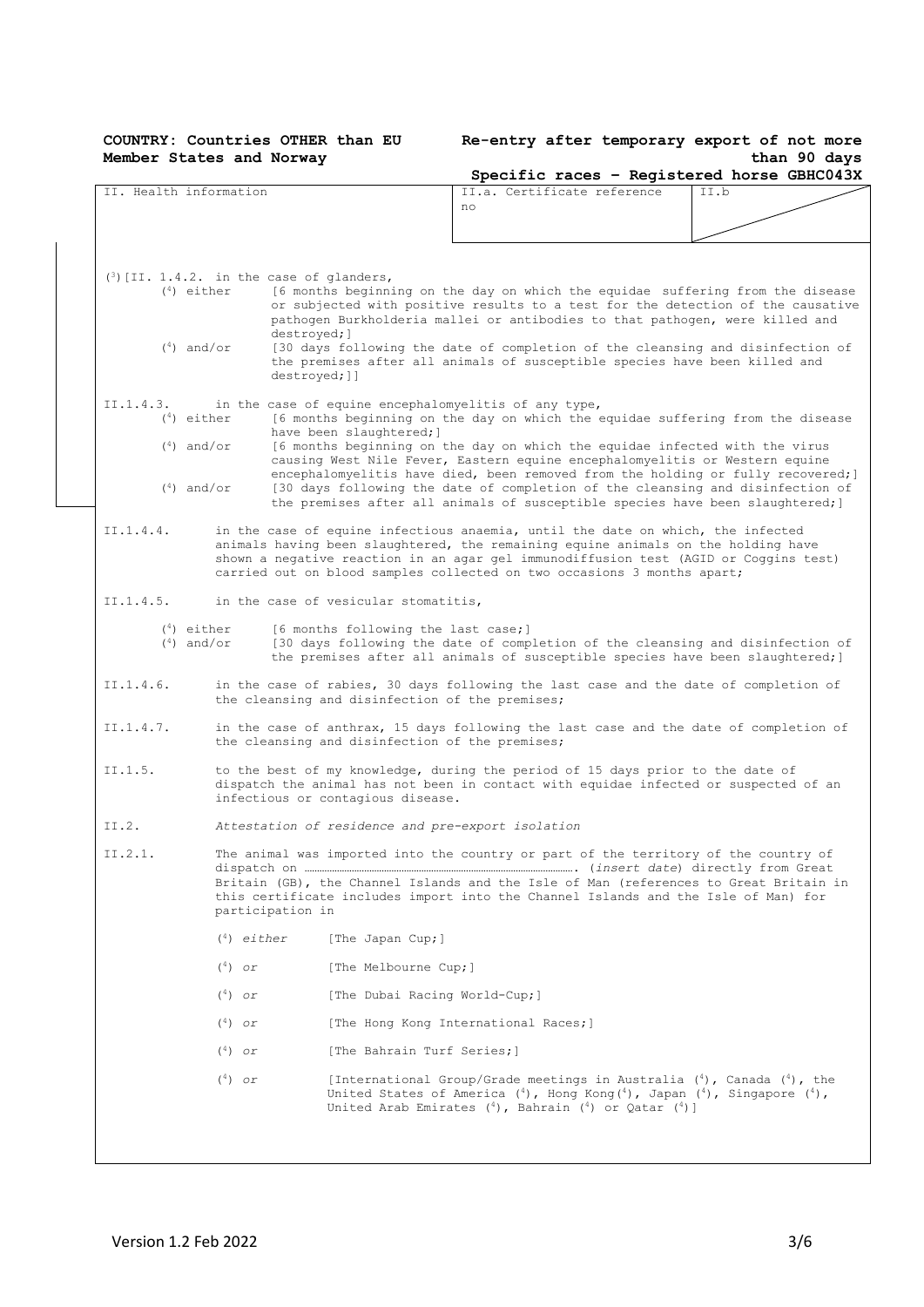# **Member States and Norway**

### **COUNTRY: Countries OTHER than EU Re-entry after temporary export of not more than 90 days**

|                |                                                                                                                                                                                                                                                                                                                                                                                                                                                                                                                                                                                                                                                                                                                                                 |                                                                                                                                                                        |                             |  | Specific races - Registered horse GBHC043X |  |  |
|----------------|-------------------------------------------------------------------------------------------------------------------------------------------------------------------------------------------------------------------------------------------------------------------------------------------------------------------------------------------------------------------------------------------------------------------------------------------------------------------------------------------------------------------------------------------------------------------------------------------------------------------------------------------------------------------------------------------------------------------------------------------------|------------------------------------------------------------------------------------------------------------------------------------------------------------------------|-----------------------------|--|--------------------------------------------|--|--|
|                | II. Health information                                                                                                                                                                                                                                                                                                                                                                                                                                                                                                                                                                                                                                                                                                                          | no                                                                                                                                                                     | II.a. Certificate reference |  | II.b                                       |  |  |
| II.2.2.        | as far as can be ascertained and based on the declaration of the owner of the horse $\binom{4}{1}$<br>or representative of the owner (4) accompanying this certificate, the animal was:<br>not continuously outside GB for more than 90 days, the date of scheduled return<br>in accordance with this certificate included;<br>not outside the country of dispatch or in case of International Group/Grade<br>meetings outside Australia, Canada, the United States of America, Hong Kong,<br>Japan, Singapore, the United Arab Emirates, Bahrain or Qatar;<br>resident on holdings under veterinary supervision, accommodated in separated<br>stables without coming into contact with equidae of lower health status except<br>during racing; |                                                                                                                                                                        |                             |  |                                            |  |  |
| II.2.3.        | the animal entered the country of dispatch under animal health conditions at least as<br>strict as those laid down in this health certificate                                                                                                                                                                                                                                                                                                                                                                                                                                                                                                                                                                                                   |                                                                                                                                                                        |                             |  |                                            |  |  |
| II.3.          | Attestation of animal welfare<br>and well-being effectively at all stages of the journey.                                                                                                                                                                                                                                                                                                                                                                                                                                                                                                                                                                                                                                                       | The animal described in Box I.28. was examined today $(1)$ and found fit to be<br>transported on the intended journey and arrangements were made to protect its health |                             |  |                                            |  |  |
| <b>Notes</b>   |                                                                                                                                                                                                                                                                                                                                                                                                                                                                                                                                                                                                                                                                                                                                                 |                                                                                                                                                                        |                             |  |                                            |  |  |
|                | References to European Union legislation within this certificate are references to direct EU<br>legislation which has been retained in Great Britain (retained EU law as defined in the European<br>Union (Withdrawal) Act 2018).                                                                                                                                                                                                                                                                                                                                                                                                                                                                                                               |                                                                                                                                                                        |                             |  |                                            |  |  |
|                | References to Great Britain in this certificate include Channel Islands and Isle of Man.                                                                                                                                                                                                                                                                                                                                                                                                                                                                                                                                                                                                                                                        |                                                                                                                                                                        |                             |  |                                            |  |  |
| Part I:        |                                                                                                                                                                                                                                                                                                                                                                                                                                                                                                                                                                                                                                                                                                                                                 |                                                                                                                                                                        |                             |  |                                            |  |  |
| Box $I.8.:$    | Provide the code of the country or part of the territory of the country as appearing<br>in column 3 of Annex I to Commission Implementing Regulation (EU) 2018/659.                                                                                                                                                                                                                                                                                                                                                                                                                                                                                                                                                                             |                                                                                                                                                                        |                             |  |                                            |  |  |
| Box I.15.:     | Registration number (railway wagons or container and lorries), flight number (aircraft)<br>or name (ship) and other relevant information is to be provided. In case of unloading<br>and reloading, the consignor must inform the Border Control Post of entry into GB.                                                                                                                                                                                                                                                                                                                                                                                                                                                                          |                                                                                                                                                                        |                             |  |                                            |  |  |
| Box I.23.:     | The container number and the seal number (if applicable) should be included.                                                                                                                                                                                                                                                                                                                                                                                                                                                                                                                                                                                                                                                                    |                                                                                                                                                                        |                             |  |                                            |  |  |
| Box I.28.:     | Identification system: The animal must bear an individual identifier which permits<br>linking the animal to the identification document as defined in Article 2(b) of<br>Commission Implementing Regulation (EU) 2018/659. Specify the identification system<br>(such as ear tag, tattoo, brand, transponder) and the anatomic place used on the<br>animal. The number of the accompanying passport must be stated and the name of the<br>competent authority which validated it.                                                                                                                                                                                                                                                               |                                                                                                                                                                        |                             |  |                                            |  |  |
|                | Age: Date of birth (dd/mm/yyyy).                                                                                                                                                                                                                                                                                                                                                                                                                                                                                                                                                                                                                                                                                                                |                                                                                                                                                                        |                             |  |                                            |  |  |
|                | Sex $(M = male, F = female, C = castrated)$ .                                                                                                                                                                                                                                                                                                                                                                                                                                                                                                                                                                                                                                                                                                   |                                                                                                                                                                        |                             |  |                                            |  |  |
| Part II:       |                                                                                                                                                                                                                                                                                                                                                                                                                                                                                                                                                                                                                                                                                                                                                 |                                                                                                                                                                        |                             |  |                                            |  |  |
| $\binom{1}{1}$ | The certificate must be issued on the day of loading or on the last working day before<br>loading of the animal for dispatch to GB.                                                                                                                                                                                                                                                                                                                                                                                                                                                                                                                                                                                                             |                                                                                                                                                                        |                             |  |                                            |  |  |
|                | The re-entry after temporary export of this registered horse shall not be allowed when the<br>animal was loaded either prior to the date of authorisation for re-entry into GB from the<br>respective country or the part of the territory of the country referred to in point<br>II.1.1., or during a period where restrictive measures have been adopted by GB against the<br>entry of equidae from this country or this part of the territory of the country of<br>dispatch.                                                                                                                                                                                                                                                                 |                                                                                                                                                                        |                             |  |                                            |  |  |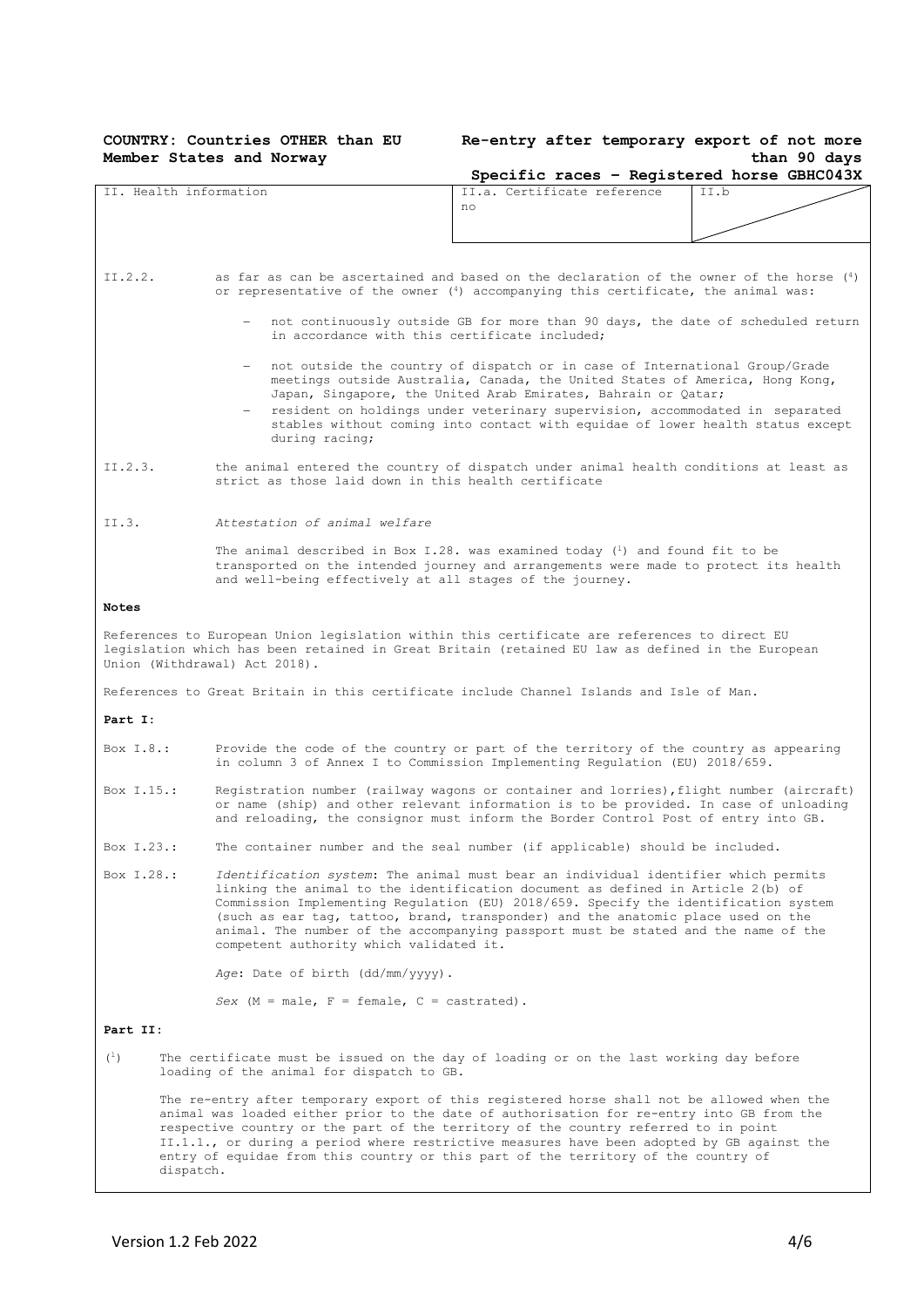# **Member States and Norway**

## **COUNTRY: Countries OTHER than EU Re-entry after temporary export of not more than 90 days**

|        |                                                                                                                                                                                                                                                                                             |  |                                |  | Specific races - Registered horse GBHC043X |  |
|--------|---------------------------------------------------------------------------------------------------------------------------------------------------------------------------------------------------------------------------------------------------------------------------------------------|--|--------------------------------|--|--------------------------------------------|--|
|        | II. Health information                                                                                                                                                                                                                                                                      |  | II.a. Certificate reference no |  | II.b                                       |  |
| (2)    | Code of the country or part of the territory of the country, and the Sanitary Group as<br>appearing in columns 3 and 5 respectively of Annex I to Commission Implementing Regulation<br>(EU) 2018/659.                                                                                      |  |                                |  |                                            |  |
| (3)    | Delete statement if the attestation in point II.1.3. applies to the entire country of<br>dispatch.                                                                                                                                                                                          |  |                                |  |                                            |  |
| (4)    | Delete as appropriate.                                                                                                                                                                                                                                                                      |  |                                |  |                                            |  |
|        | This health certificate shall:                                                                                                                                                                                                                                                              |  |                                |  |                                            |  |
| (a)    | be drawn up in at least a language understood by the certifying officer and in English;                                                                                                                                                                                                     |  |                                |  |                                            |  |
| (b)    | be made out to a single consignee;                                                                                                                                                                                                                                                          |  |                                |  |                                            |  |
| (c)    | be signed and stamped in a colour different to the colour of the printing;                                                                                                                                                                                                                  |  |                                |  |                                            |  |
| (d)    | consist of a single sheet of paper or all sheets of paper required are part of an integrated<br>whole and indivisible by inserting page numbers and total number of pages, and each page shall<br>bear the certificate reference number at the top of the page and those pages are stamped. |  |                                |  |                                            |  |
|        |                                                                                                                                                                                                                                                                                             |  |                                |  |                                            |  |
|        |                                                                                                                                                                                                                                                                                             |  |                                |  |                                            |  |
|        |                                                                                                                                                                                                                                                                                             |  |                                |  |                                            |  |
|        |                                                                                                                                                                                                                                                                                             |  |                                |  |                                            |  |
|        |                                                                                                                                                                                                                                                                                             |  |                                |  |                                            |  |
|        |                                                                                                                                                                                                                                                                                             |  |                                |  |                                            |  |
|        | Official Veterinarian                                                                                                                                                                                                                                                                       |  |                                |  |                                            |  |
|        | Name (in capital letters):                                                                                                                                                                                                                                                                  |  | Qualification and title:       |  |                                            |  |
| Date:  |                                                                                                                                                                                                                                                                                             |  | Signature:                     |  |                                            |  |
| Stamp: |                                                                                                                                                                                                                                                                                             |  |                                |  |                                            |  |
|        |                                                                                                                                                                                                                                                                                             |  |                                |  |                                            |  |